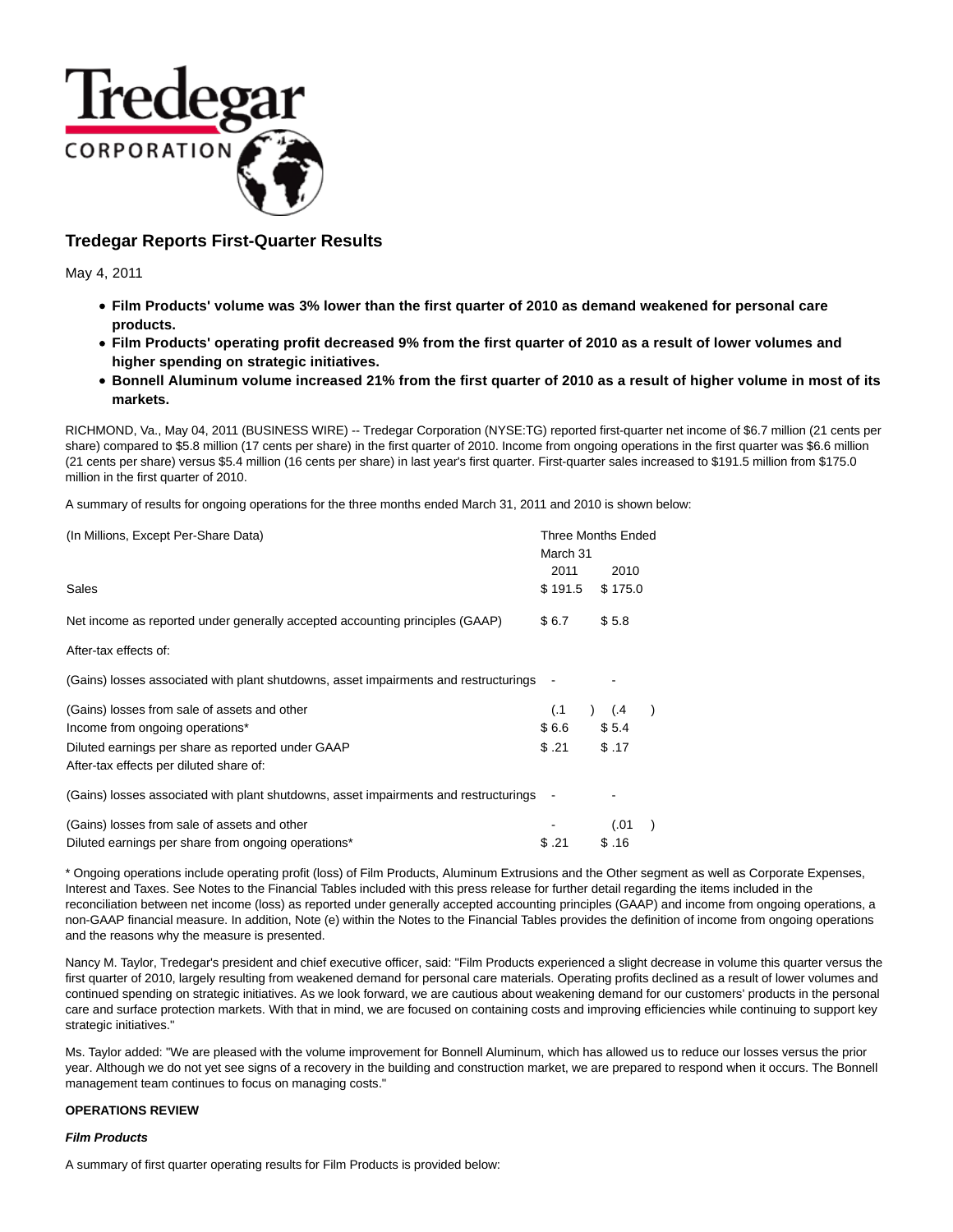|                                                   |           |                                       | Favorable/ |   |
|---------------------------------------------------|-----------|---------------------------------------|------------|---|
| (In Thousands,                                    |           | Quarter Ended March 31, (Unfavorable) |            |   |
| Except Percentages)                               | 2011      | 2010                                  | % Change   |   |
| Sales volume (pounds)                             | 53.147    | 54.864                                | (3.1)      | % |
| Net sales                                         | \$131.426 | \$125,868                             | 4.4        | % |
| Operating profit from ongoing operations \$16,602 |           | \$18,300                              | (9.3)      | % |

Net sales (sales less freight) in the first quarter of 2011 increased 4% from the first quarter of 2010 primarily due to an increase in average selling prices as a result of the pass-through of higher average resin costs to customers, partially offset by lower volumes. First-quarter sales volume decreased 3% compared to the first quarter of 2010, primarily due to lower volumes in personal care products, partially offset by higher volumes in films for the specialty and construction markets. Compared to the fourth quarter of 2010, sales volume was 2% lower as volumes declined across the board.

Operating profit from ongoing operations decreased in the first quarter of 2011 compared to the first quarter of the prior year, primarily due to the lower volumes noted above and increased operating costs and selling, general, and administrative expenses, which were primarily associated with planned expenditures in support of strategic initiatives. Additionally, preventative maintenance expense was accelerated into the first quarter to take advantage of downtime in certain facilities. The estimated impact on operating profits of the quarterly lag in the pass-through of average resin costs was a negative \$1.7 million in the first quarter of 2011 versus a negative \$2.3 million in the first quarter of 2010. The change in the U.S. dollar value of currencies for operations outside the U.S. had an unfavorable impact of approximately \$275,000 in the first quarter of 2011 compared to the first quarter of 2010.

Capital expenditures in Film Products were \$4.1 million in the first quarter of 2011 compared to \$1.9 million in the first quarter of 2010. Film Products currently projects that capital expenditures will be approximately \$16 million in 2011. Depreciation expense was \$8.2 million in the first quarter of 2011 and \$8.5 million in the first quarter of 2010, and is projected to be approximately \$35 million in 2011.

## **Aluminum Extrusions**

A summary of first quarter operating results for Aluminum Extrusions, which is also referred to as Bonnell Aluminum, is provided below:

|                                                                |          |                                       | Favorable/ |      |
|----------------------------------------------------------------|----------|---------------------------------------|------------|------|
| (In Thousands,                                                 |          | Quarter Ended March 31, (Unfavorable) |            |      |
| Except Percentages)                                            | 2011     | 2010                                  | % Change   |      |
| Sales volume (pounds)                                          | 25,462   | 21.097                                | 20.7       | %    |
| Net sales                                                      | \$56,001 | \$44.799                              | 25.0       | %    |
| Operating loss from ongoing operations $$ (1,229)$ $$ (2,993)$ |          |                                       | )58.9      | $\%$ |

Net sales in the first quarter of 2011 increased in comparison to the first quarter of the previous year, largely due to increased volume and higher average selling prices, driven by an increase in aluminum prices. The favorable change in the operating loss of approximately \$1.8 million versus the first quarter of 2010 was primarily driven by higher volume in most markets.

Capital expenditures for Aluminum Extrusions were \$512,000 in the first quarter of 2011 compared with \$1.2 million in the first quarter of 2010. Capital expenditures are projected to be approximately \$5 million in 2011. Depreciation expense was \$2.1 million in the first quarter of 2011 compared with \$2.4 million in 2010, and is projected to be approximately \$8.5 million in 2011.

### **Other**

The Other segment is comprised of the start-up operations of Bright View Technologies Corporation (Bright View Technologies) and Falling Springs, LLC (Falling Springs). Bright View Technologies is a developer and producer of high-value microstructure-based optical films for the LED (light emitting diode) and fluorescent lighting markets. Falling Springs develops, owns and operates multiple mitigation banks. Through the establishment of perpetual easements to restore, enhance and preserve wetlands, streams or other protected environmental resources, these mitigation banks create saleable credits that are used by the purchaser of credits to offset the negative environmental impacts from private and public development projects.

Net sales for this segment can fluctuate from quarter-to-quarter as Bright View Technologies is a late-stage development company and Falling Springs' revenue can vary based upon the timing of development projects within its markets. Operating losses from ongoing operations were \$1.2 million in the first quarter of 2011 compared to \$636,000 in the first quarter of 2010. Losses increased in the first quarter of 2011 versus the prior year as a result of lower sales for the segment and a full quarter of operating losses for Bright View Technologies, whose assets were purchased on February 3, 2010.

### **Corporate Expenses, Interest and Taxes**

Pension expense was \$556,000 in the first quarter of 2011, an unfavorable change of \$512,000 from the comparable period of 2010. Most of the pension impact on earnings is reflected in "Corporate expenses, net" in the net sales and operating profit by segment table. Corporate expenses, net decreased in the first quarter of 2011 versus 2010 primarily due to the favorable impact of the timing of the recognition of certain performance-based incentives and other corporate-related expenses, partially offset by the higher pension expenses noted above.

The effective tax rate used to compute income taxes from ongoing operations was 32.2% in the first quarter of 2011 compared with 43.1% in the first quarter of 2010. The decrease in the effective tax rate for ongoing operations for the first quarter of 2011 versus 2010, which had a favorable impact of approximately three cents per share, was primarily attributed to the prior year recognition of a reserve for an uncollectable tax indemnification receivable and a current year adjustment for a foreign tax rate difference.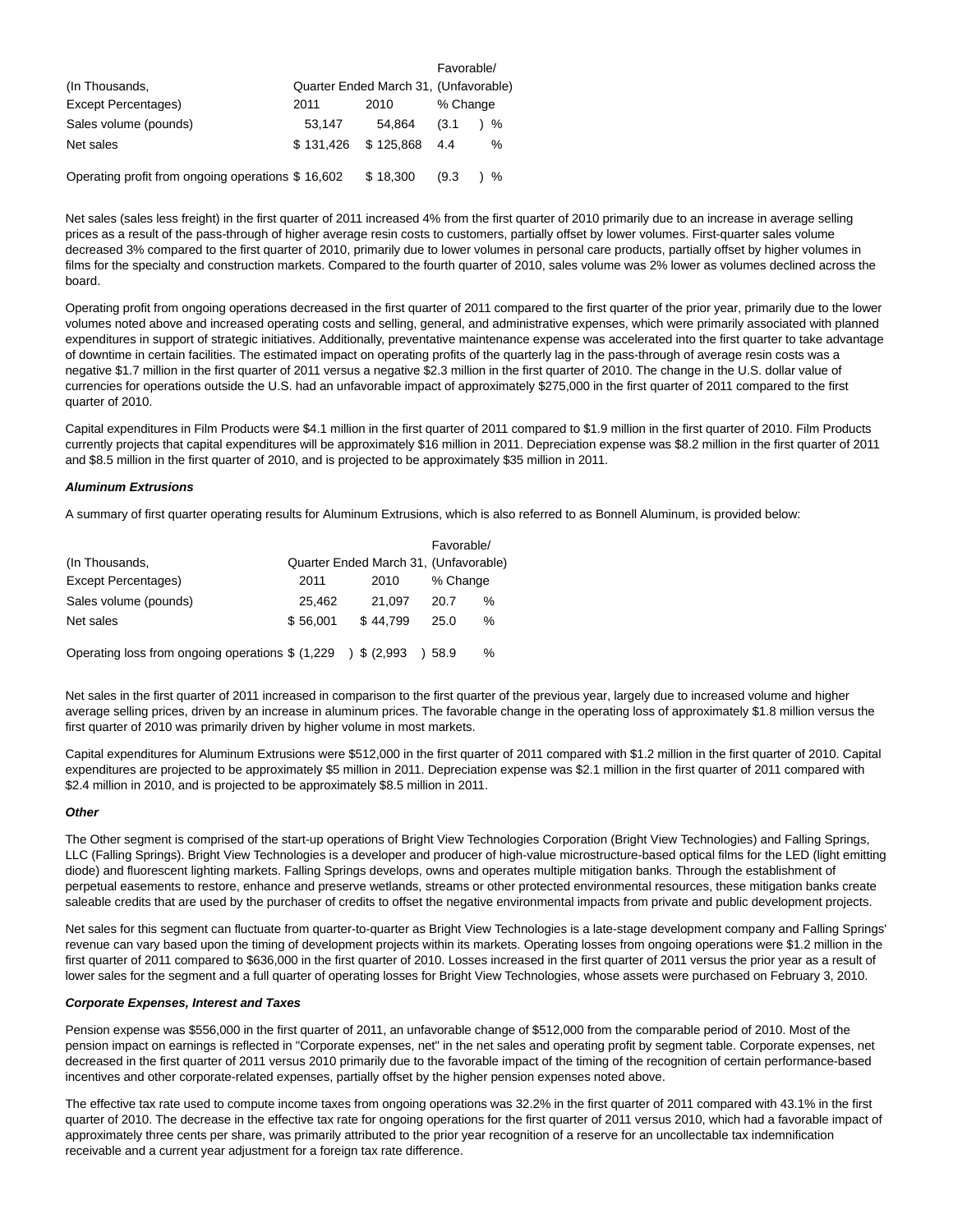# **CAPITAL STRUCTURE**

Net cash (cash and cash equivalents in excess of debt) was \$71.6 million at March 31, 2011, compared with net cash of \$72.7 million at December 31, 2010. Net cash is a financial measure that is not calculated or presented in accordance with generally accepted accounting principles (GAAP). See the Notes to the Financial Tables for reconciliation of this non-GAAP financial measure to the most directly comparable GAAP financial measure.

## **FORWARD-LOOKING AND CAUTIONARY STATEMENTS**

Some of the information contained in this press release may constitute "forward-looking statements" within the meaning of the "safe harbor" provisions of the Private Securities Litigation Reform Act of 1995. When we use the words "believe," "estimate," "anticipate," "expect," "project," "likely," "may" and similar expressions, we do so to identify forward-looking statements. Such statements are based on our then current expectations and are subject to a number of risks and uncertainties that could cause actual results to differ materially from those addressed in the forward-looking statements. It is possible that our actual results and financial condition may differ, possibly materially, from the anticipated results and financial condition indicated in these forward-looking statements. Factors that could cause actual results to differ from expectations include, without limitation: Film Products is highly dependent on sales to one customer -- The Procter & Gamble Company; growth of Film Products depends on its ability to develop and deliver new products at competitive prices; sales volume and profitability of Aluminum Extrusions are cyclical and highly dependent on economic conditions of end-use markets in the U.S., particularly in the construction sector, and are also subject to seasonal slowdowns; our substantial international operations subject us to risks of doing business in foreign countries, which could adversely affect our business, financial condition and results of operations; our future performance is influenced by costs incurred by our operating companies including, for example, the cost of energy and raw materials; and the other factors discussed in the reports Tredegar files with or furnishes to the Securities and Exchange Commission (the "SEC") from time-to-time, including the risks and important factors set forth in additional detail in "Risk Factors" in Part I, Item 1A of Tredegar's 2010 Annual Report on Form 10-K filed with the SEC. Readers are urged to review and consider carefully the disclosures Tredegar makes in its filings with the SEC.

Tredegar does not undertake to update any forward-looking statement made in this press release to reflect any change in management's expectations or any change in conditions, assumptions or circumstances on which such statements are based.

To the extent that the financial information portion of this release contains non-GAAP financial measures, it also presents both the most directly comparable financial measures calculated and presented in accordance with GAAP and a quantitative reconciliation of the difference between any such non-GAAP measures and such comparable GAAP financial measures. Accompanying the reconciliation is management's statement concerning the reasons why management believes that presentation of non-GAAP measures provides useful information to investors concerning Tredegar's financial condition and results of operations. Reconciliations of non-GAAP financial measures are provided in the Notes to the Financial Tables included with this press release and can also be found within Presentations in the Investor Relations section of our website, [www.tredegar.com.](http://www.tredegar.com/) Tredegar uses its website as a channel of distribution of material company information. Financial information and other material information regarding Tredegar is posted on and assembled in the Investor Relations section of our website.

Based in Richmond, Va., Tredegar Corporation is primarily a global manufacturer of plastic films and aluminum extrusions.

# **Tredegar Corporation Condensed Consolidated Statements of Income (In Thousands, Except Per-Share Data) (Unaudited)**

|                                                                              | <b>Three Months Ended</b> |         |
|------------------------------------------------------------------------------|---------------------------|---------|
|                                                                              | March 31                  |         |
|                                                                              | 2011                      | 2010    |
| Sales                                                                        | \$191,524 \$174,981       |         |
| Other income (expense), net (a)                                              | 194                       | 56      |
|                                                                              | 191,718                   | 175,037 |
| Cost of goods sold (a)                                                       | 157,858                   | 141,372 |
| Freight                                                                      | 3,999                     | 3,945   |
| Selling, R&D and general expenses                                            | 19,719                    | 19,543  |
| Amortization of intangibles                                                  | 129                       | 88      |
| Interest expense                                                             | 355                       | 195     |
| Asset impairments and costs associated with exit and disposal activities (a) | $\overline{\phantom{a}}$  | 56      |
|                                                                              | 182,060                   | 165,199 |
| Income before income taxes                                                   | 9,658                     | 9,838   |
| Income taxes (c)                                                             | 2,990                     | 4,056   |
| Net income (a) (b)                                                           | \$6,668                   | \$5,782 |
| Earnings per share:                                                          |                           |         |
| <b>Basic</b>                                                                 | \$.21                     | \$.17   |
| <b>Diluted</b>                                                               | .21                       | .17     |
| Shares used to compute earnings per share:                                   |                           |         |
| Basic                                                                        | 31,854                    | 33,344  |
| <b>Diluted</b>                                                               | 32,262                    | 33,515  |
| <b>Tredegar Corporation</b>                                                  |                           |         |
| Net Sales and Operating Profit by Segment                                    |                           |         |
|                                                                              |                           |         |

**(In Thousands)**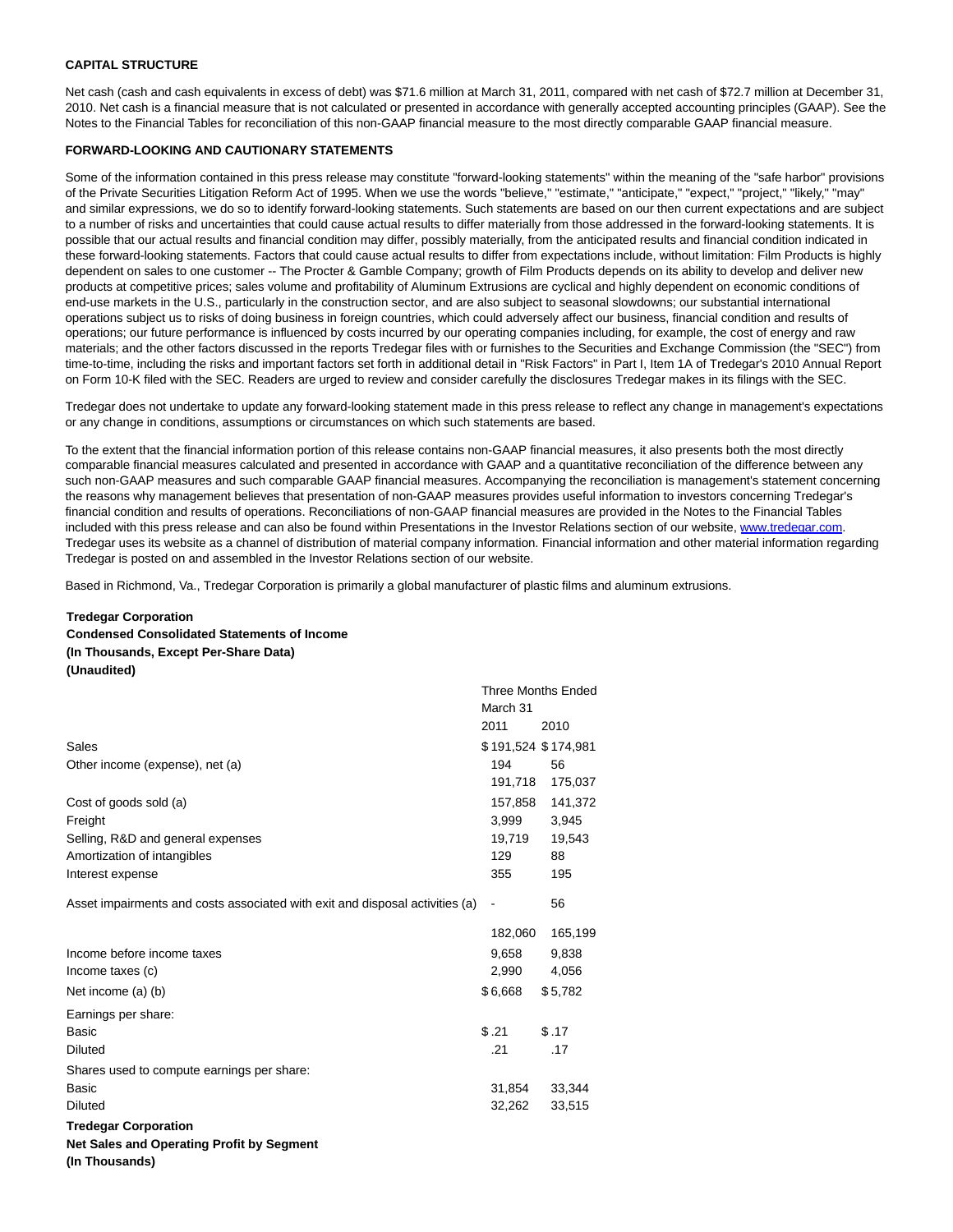# **(Unaudited)**

|                                                                                                                                                                                                                                                                                    |                                                                           |                                                                           |        | Three Months Ended                                                           |               |      |                                                                            |               |
|------------------------------------------------------------------------------------------------------------------------------------------------------------------------------------------------------------------------------------------------------------------------------------|---------------------------------------------------------------------------|---------------------------------------------------------------------------|--------|------------------------------------------------------------------------------|---------------|------|----------------------------------------------------------------------------|---------------|
|                                                                                                                                                                                                                                                                                    |                                                                           |                                                                           |        | March 31<br>2011                                                             |               | 2010 |                                                                            |               |
| <b>Net Sales</b><br><b>Film Products</b><br><b>Aluminum Extrusions</b><br>Other<br>Total net sales<br>Add back freight<br>Sales as shown in the Consolidated                                                                                                                       |                                                                           |                                                                           |        | \$ 131,426<br>56,001<br>98<br>187,525<br>3,999                               |               |      | \$125,868<br>44,799<br>369<br>171,036<br>3,945                             |               |
| Statements of Income<br><b>Operating Profit (Loss)</b>                                                                                                                                                                                                                             |                                                                           |                                                                           |        | \$191,524 \$174,981                                                          |               |      |                                                                            |               |
| Film Products:<br>Ongoing operations                                                                                                                                                                                                                                               |                                                                           |                                                                           |        | \$16,602                                                                     |               |      | \$18,300                                                                   |               |
| Plant shutdowns, asset impairments, restructurings and other (a)                                                                                                                                                                                                                   |                                                                           |                                                                           | $\sim$ |                                                                              |               |      | (117)                                                                      | $\lambda$     |
| Aluminum Extrusions:<br>Ongoing operations                                                                                                                                                                                                                                         |                                                                           |                                                                           |        | (1,229                                                                       | $\rightarrow$ |      | (2,993)                                                                    | $\mathcal{E}$ |
| Plant shutdowns, asset impairments, restructurings and other (a)                                                                                                                                                                                                                   |                                                                           |                                                                           |        | (32)                                                                         | $\mathcal{E}$ |      | 443                                                                        |               |
| Other:<br>Ongoing operations<br>Total<br>Interest income<br>Interest expense<br>Stock option-based compensation costs<br>Corporate expenses, net (a)<br>Income before income taxes<br>Income taxes (c)<br>Net income (a) (b)                                                       |                                                                           |                                                                           |        | (1,211)<br>14,130<br>230<br>355<br>491<br>3,856<br>9,658<br>2,990<br>\$6,668 |               |      | (636)<br>14,997<br>168<br>195<br>518<br>4,614<br>9,838<br>4,056<br>\$5,782 | $\mathcal{E}$ |
| <b>Tredegar Corporation</b><br><b>Condensed Consolidated Balance Sheets</b><br>(In Thousands)                                                                                                                                                                                      |                                                                           |                                                                           |        |                                                                              |               |      |                                                                            |               |
| (Unaudited)                                                                                                                                                                                                                                                                        |                                                                           | March 31, December 31,                                                    |        |                                                                              |               |      |                                                                            |               |
| Assets                                                                                                                                                                                                                                                                             | 2011                                                                      | 2010                                                                      |        |                                                                              |               |      |                                                                            |               |
| Cash & cash equivalents<br>Accounts & other receivables, net<br>Income taxes recoverable<br>Inventories<br>Deferred income taxes<br>Prepaid expenses & other<br>Total current assets                                                                                               | \$72,029<br>101,850<br>4,514<br>41,568<br>6,671<br>5,024                  | \$73,191<br>84,076<br>6,643<br>43,058<br>6,924<br>5,369                   |        |                                                                              |               |      |                                                                            |               |
| Property, plant & equipment, net<br>Other assets<br>Goodwill & other intangibles<br>Total assets                                                                                                                                                                                   | 231,656<br>204,314<br>48,582<br>106,508<br>\$591,060 \$580,342            | 219,261<br>206,837<br>48,127<br>106,117                                   |        |                                                                              |               |      |                                                                            |               |
| <b>Liabilities and Shareholders' Equity</b>                                                                                                                                                                                                                                        |                                                                           |                                                                           |        |                                                                              |               |      |                                                                            |               |
| Accounts payable<br>Accrued expenses<br>Current portion of long-term debt<br><b>Total current liabilities</b><br>Long-term debt<br>Deferred income taxes<br>Other noncurrent liabilities<br>Shareholders' equity<br>Total liabilities and shareholders' equity \$591,060 \$580,342 | \$64,204<br>26,701<br>120<br>91,025<br>243<br>53,183<br>18,009<br>428,600 | \$58,209<br>33,229<br>222<br>91,660<br>228<br>51,879<br>19,029<br>417,546 |        |                                                                              |               |      |                                                                            |               |
| <b>Tredegar Corporation</b>                                                                                                                                                                                                                                                        |                                                                           |                                                                           |        |                                                                              |               |      |                                                                            |               |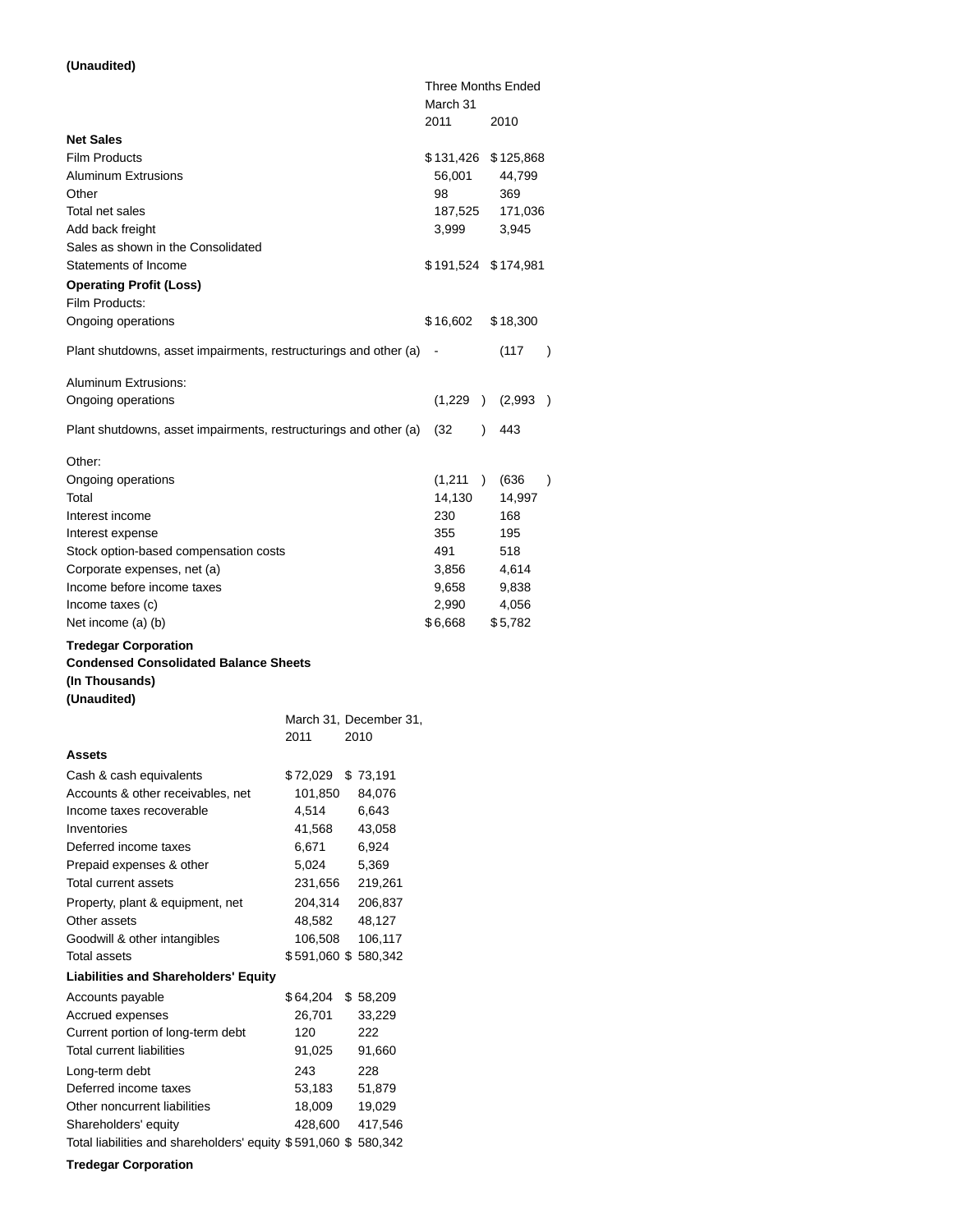# **Condensed Consolidated Statement of Cash Flows (In Thousands) (Unaudited)**

|                                                                                     | <b>Three Months Ended</b><br>March 31 |                         |
|-------------------------------------------------------------------------------------|---------------------------------------|-------------------------|
|                                                                                     | 2011                                  | 2010                    |
| Cash flows from operating activities:                                               |                                       |                         |
| Net income                                                                          | \$6,668                               | \$5,782                 |
| Adjustments for noncash items:                                                      |                                       |                         |
| Depreciation                                                                        | 10,463                                | 10,979                  |
| Amortization of intangibles                                                         | 129                                   | 88                      |
| Deferred income taxes                                                               | (1,009)                               | (368)<br>$\lambda$      |
| Accrued pension income and postretirement benefits                                  | 598                                   | 174                     |
| Loss on disposal of assets                                                          |                                       | 61                      |
| Changes in assets and liabilities, net of effects of acquisitions and divestitures: |                                       |                         |
| Accounts and other receivables                                                      | (16, 426)                             | (14, 736)               |
| Inventories                                                                         | 2,173                                 | 33                      |
| Income taxes recoverable                                                            | 2,129                                 | 85                      |
| Prepaid expenses and other                                                          | 682                                   | (736)<br>$\lambda$      |
| Accounts payable and accrued expenses                                               |                                       | $(1,113)$ $(1,500)$     |
| Other, net                                                                          | (1,584)                               | (867)                   |
| Net cash provided by (used in) operating activities                                 | 2,710                                 | (1,005)                 |
| Cash flows from investing activities:                                               |                                       |                         |
| Capital expenditures                                                                | (4,679)                               | (3,058)                 |
| Acquisition                                                                         |                                       | (5,500)                 |
| Proceeds from the sale of assets and property disposals                             | 611                                   |                         |
| Net cash used in investing activities                                               | (4,068)                               | (8,558)                 |
| Cash flows from financing activities:                                               |                                       |                         |
| Dividends paid                                                                      | (1,438)                               | (1,319)                 |
| Debt principal payments                                                             | (87)                                  | ) (103<br>$\rightarrow$ |
| Proceeds from exercise of stock options                                             | 619                                   | 183                     |
| Repurchases of Tredegar common stock                                                |                                       | (18, 779)               |
| Net cash used in financing activities                                               | (906)<br>$\lambda$                    | (20,018)                |
| Effect of exchange rate changes on cash                                             | 1,102                                 | (721)                   |

## **Selected Financial Measures (In Millions) (Unaudited)**

Selected balance sheet and other data as of March 31, 2011:

| Net debt (cash) (d) | \$(71.6) |
|---------------------|----------|
| Shares outstanding  | 32.0     |

Notes to the Financial Tables

(a) Plant shutdowns, asset impairments, restructurings and other in the first quarter of 2011 include:

Decrease in cash and cash equivalents (1,162 ) (30,302 ) Cash and cash equivalents at beginning of period 73,191 90,663 Cash and cash equivalents at end of period  $$72,029$  \$60,361

- futures contracts and related revenues from the delayed fulfillment by customers of fixed-price forward purchase commitments (included in "Cost Pretax losses of \$32,000 associated with Aluminum Extrusions for timing differences between the recognition of realized losses on aluminum of goods sold" in the condensed consolidated statements of income).

Plant shutdowns, asset impairments, restructurings and other in the first quarter of 2010 include:

- futures contracts and related revenues from the delayed fulfillment by customers of fixed-price forward purchase commitments (included in "Cost Pretax gains of \$443,000 associated with Aluminum Extrusions for timing differences between the recognition of realized losses on aluminum of goods sold" in the condensed consolidated statements of income);